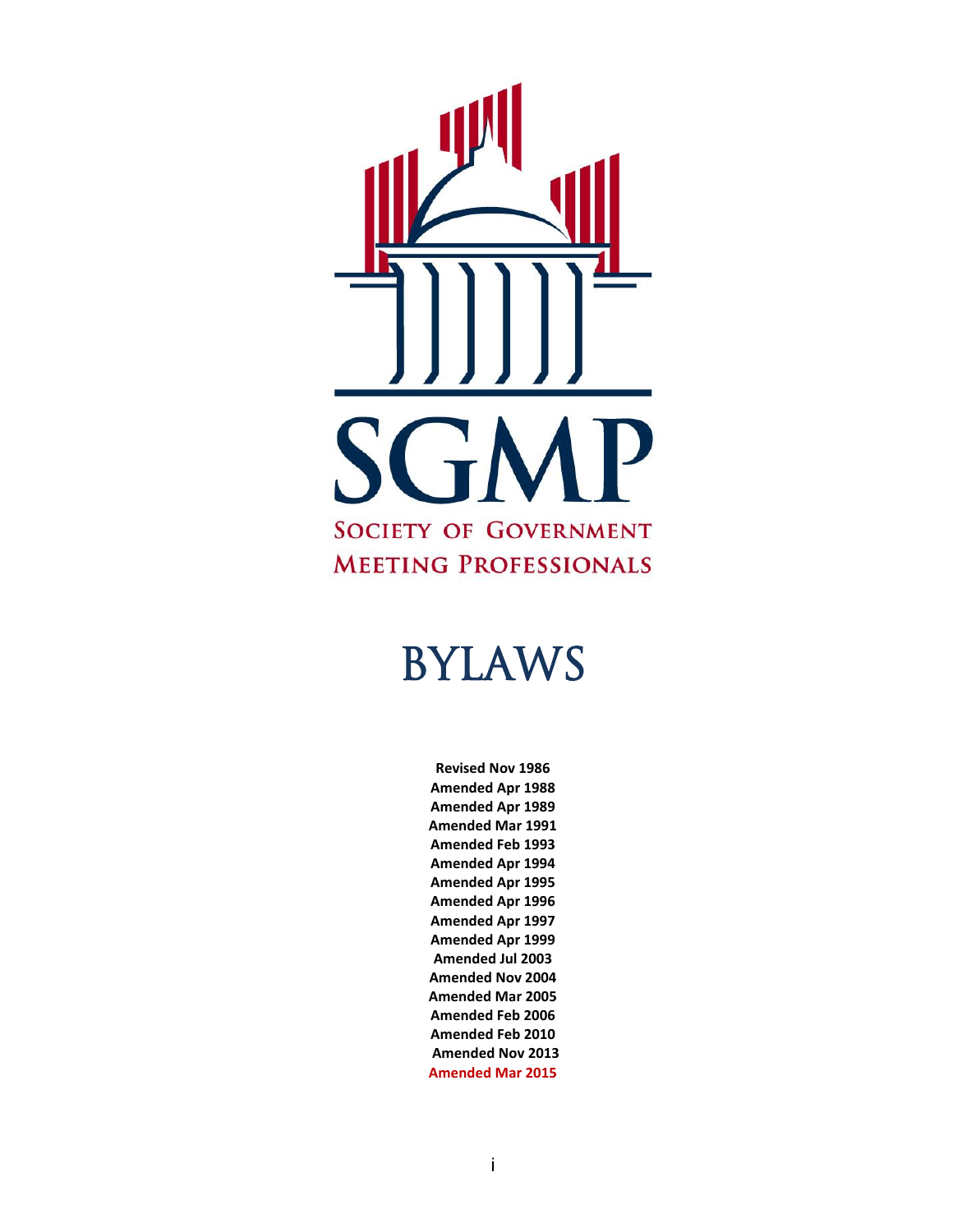## **ARTICLE I: NAME**

The name of this organization is THE SOCIETY OF GOVERNMENT MEETING PROFESSIONALS, INC., hereafter referred to as "The Society."

## **ARTICLE II: MISSION AND OBJECTIVES**

## **Section 1. Mission**

The Society is a national organization whose mission is to enhance and promote the knowledge and expertise of government meeting professionals.

## **Section 2. Objectives**

The purpose of The Society is to improve the quality and increase the cost effectiveness of government meetings by:

- A. Improving communications, understanding, and cooperation between meeting planners and suppliers through periodic meetings;
- B. Expanding the knowledge and abilities of meeting planners and suppliers by conducting formal educational programs;
- C. Aiding planners in locating and evaluating meetings facilities and support services;
- D. Researching, analyzing and translating regulatory and legislative issues and policies which affect government meetings;
- E. Influencing in decision-making that directly or indirectly impacts the scope of operations of the meeting planners;
- F. Maintaining liaison activities with other professional meeting planner and supplier groups; and,
- G. Providing guidance and advice to meeting planners on all phases of planning, executing, and evaluating government meetings.

## **ARTICLE III: MEMBERSHIP**

## **Section 1. General**

Membership in The Society shall be open to all persons engaged in the planning, management and support of meetings conducted by federal, state, and local government agencies and entities. Members in good standing shall be defined as having paid their dues on a current basis. A majority of The Society membership shall be composed of planners. This majority must be maintained to ensure The Society is not considered a prohibited source. The National Board of Directors, hereafter referred to as "The National Board," shall determine policies governing eligibility and participation of members.

## **Section 2. Voting Membership**

The voting membership of The Society shall consist of the following:

- A. Government Planner: Individuals who are employed by federal, state and local government as meeting planners, including military and quasi-government associations and organizations.
- B. Contract Planner: Individuals, organizations or companies that are operating under contract to government agencies and are receiving said payments directly from government agencies to assist in the planning or implementation of meetings, conferences or conventions.
- C. Supplier: Organizations that are providing facilities and services to Government Planners or Contract Planners. Supplier organizations may include, but are not limited to, hotels, transportation, audio- visual, travel services, convention and exhibit services, trade publications, tour operators, caterers and convention bureaus.
- D. Associate Supplier: Individuals, organizations or companies that are compensated through retainer or commission from suppliers (i.e., hotels, conference centers, etc.), including individuals, organizations or companies whose income in the planning or placement of government meetings, conferences or conventions is derived from suppliers.

Only the National Board may bestow Life or Honorary membership upon any person or organization at such time and under such terms and conditions as may be determined by the National Board. The rights and privileges of such membership shall be the same as those established for members in good standing within the membership definition to which they belong.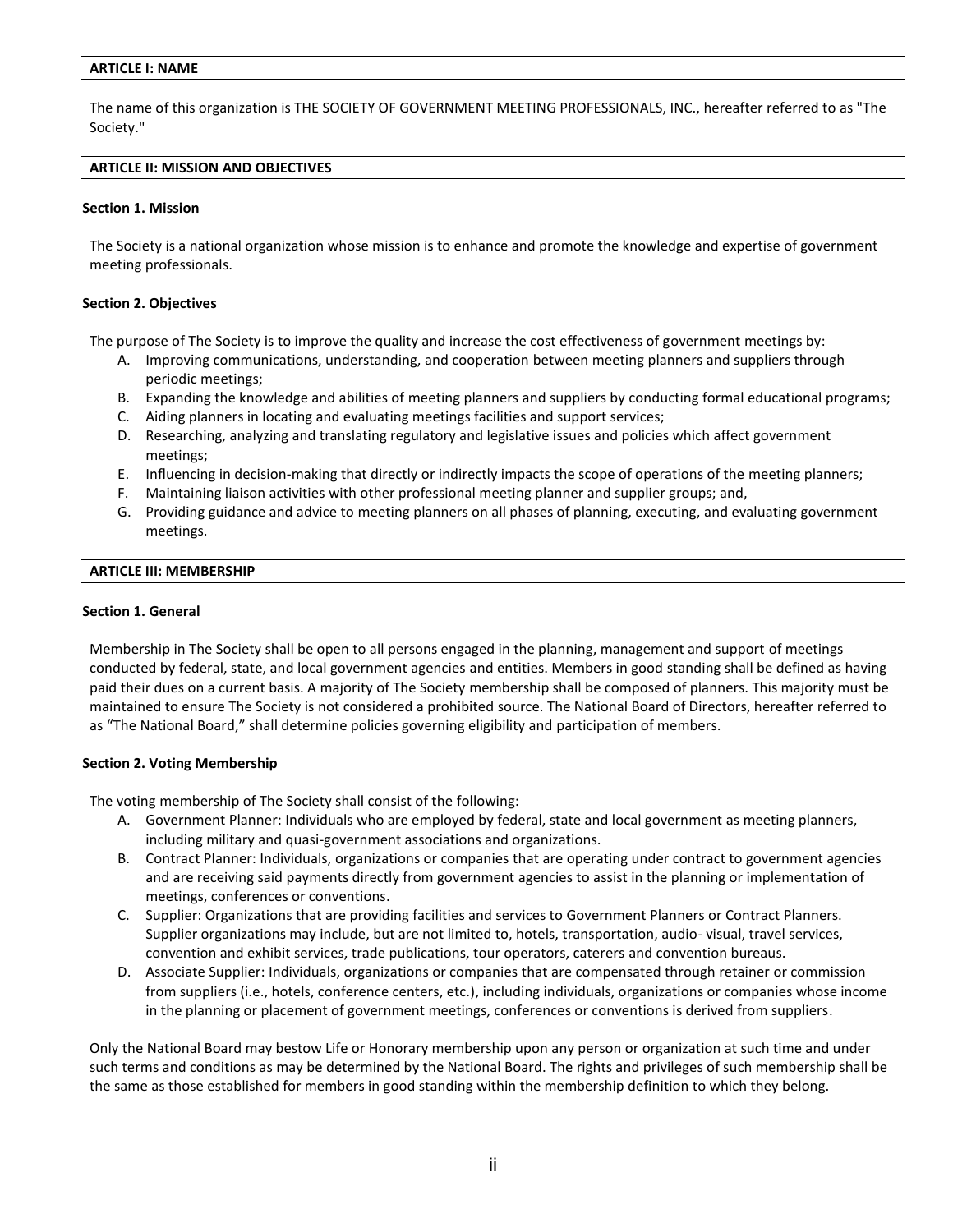## **Section 3. Non-Voting Membership**

The National Board may confer non-voting membership to educators, students and retirees if those individuals or organizations are otherwise not eligible for membership in The Society. Applicants for these types of membership should not be directly involved in meeting planning or supplying of services to meetings.

The non-voting membership of The Society shall consist of the following:

- A. Educator/Student: Individuals who are students/interns or interested educators.
- B. Retiree: Individuals who are members of the Society in good standing at the time of his/her retirement. As long as this member remains in retired status, they will continue to qualify for Retiree membership. If a Retiree member becomes willfully employed and eligible for other Society membership, he/she shall forfeit their Retiree membership.

# **Section 4. Categories of Membership**

The categories of membership of the Society shall consist of the following:

- A. Member: One who affiliates and maintains his/her membership through a chapter. The chapter member shall be entitled to vote, hold office and participate in all chapter activities and programs.
- B. Member-At-Large: One who does not belong to a chapter, but maintains current membership in The Society. The member-at-large shall be entitled to participate in Society programs and activities, vote in Society elections, but may not vote in chapter elections, hold chapter office, or be extended the privileges extended to a chapter member by the chapter. Any member of The Society may attend any chapter meeting, but must follow the chapter policies related to the number of meetings a member can attend before joining the chapter.

# **Section 5: Types of Membership**

The types of membership of the Society shall consist of the following:

- A. Organizational: This type of membership is paid by and belongs to the company/agency. A representative must be appointed as The Society member. This membership is transferable within the company/agency, by its election on letterhead.
- B. Individual: This type of membership is paid by and belongs to the individual, even though he/she may be representing a company/agency. This membership is movable with the individual member, but is not transferable to another member.

# **Section 6. Application**

All applications for membership shall be in writing or electronic submission, in the form as prescribed by The National Board, and accompanied by the appropriate amount of annual dues as established by The National Board.

# **Section 7. Code of Ethics**

It is the intent of The Society that all members maintain the highest standards of professionalism at all times. The Society shall provide a Code of Ethics to which all members are expected to adhere. The Code of Ethics shall serve to evaluate the conduct of members. The Society shall provide compliance policies and procedures for the review, investigation, evaluation, and recommended disciplinary action of a member believed to have engaged in improper or unprofessional conduct.

The Chapter President shall assure that the members of their chapter are informed of The Society's Code of Ethics and the compliance policies and procedures available to initiate and resolve a complaint.

Any person may initiate a complaint against a member believed to have engaged in conduct improper or unprofessional in complying with The Society's Code of Ethics.

All Officers and Directors will annually sign The Society's Code of Ethics form. All Officers and Directors at both the National and Chapter level must complete this form before serving in an elected capacity.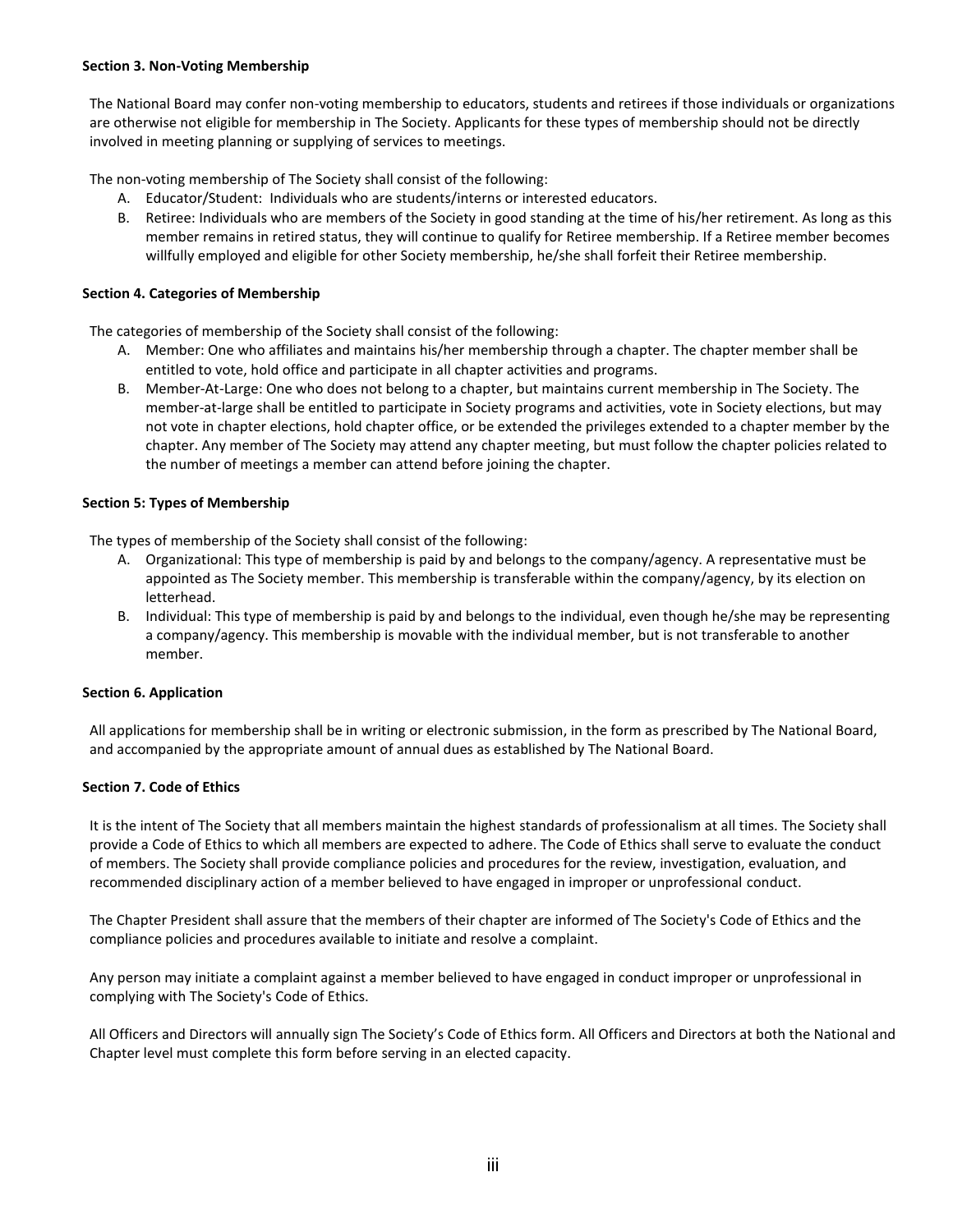## **ARTICLE IV: NATIONAL OFFICERS AND DIRECTORS**

## **Section 1. General**

The National Officers and Directors of The Society shall include a President, First Vice President, Second Vice President, Secretary, Treasurer, and three Directors, to be elected by the members of The Society. The membership definition for each Officer and Director position is designated in Article IV, Section 2 of these bylaws. Officers and Directors shall serve until their successors have been duly elected and assume office. An elected Society Officer and Director shall hold no more than one elected office at a time either in The Society or a chapter. An elected Officer or Director may be removed after the third consecutive absence or third non-excused absence per fiscal year from scheduled National Board meetings.

# **Section 2. Qualifications**

- A. A member shall qualify for national office if they are a member in good standing with three years continuous active membership and if they have:
	- 1. Served as a member of a chapter and attended scheduled meetings and other chapter events and activities.
	- 2. Served as a member or chair of a chapter committee and, in that capacity, met deadlines, provided committee leadership and accomplished the committee's goal and objectives that benefited the chapter and SGMP.
	- 3. Served at least one year on a Chapter Board, with the exception of the offices of President and Treasurer, which require the candidate to have served two full years as either chapter president or chapter treasurer.
- B. A member shall qualify as a national Officer or Director as stated herein:
	- 1. President Government Planner
	- 2. First Vice President Government Planner
	- 3. Second Vice President Supplier or Associate Supplier
	- 4. Secretary Government Planner or Contract Planner
	- 5. Treasurer Supplier or Associate Supplier
	- 6. Director Government Planner
	- 7. Director Supplier or Associate Supplier
	- 8. Director Government Planner, Contract Planner, Supplier, or Associate Supplier
	- 9. Immediate Past President Immediate Past President
	- 10. Ex-Officio Member Executive Director & CEO of The Society

# **Section 3. Election**

The election process shall be:

- A. Election of Officers and Directors shall be by available ballot.
- B. Ballots and profiles of all candidates will be provided to all members eligible to vote no later than the last business day of March in each election year.
- C. Official voting shall be closed by the last business day in April of each election year.
- D. National Officers and Directors shall be elected bi-annually in odd-numbered years.

# **Section 4. Installation**

Each Officer and Director shall be installed at the National Education Conference and shall assume office on July 1 in the year of his/her election.

# **Section 5. Term of Office**

A term of office is equal to two years and will begin July 1 of the election year and end June 30 in the next election year. An Officer or Director appointed to fill an unexpired term shall be eligible for election to the same office. An Officer or Director may be elected twice, even if the board tenure began as an appointment, but no more than five years is permitted in any one position. No Officer or Director shall serve more than eight total years in an elected and/or appointed position. No Officer or Director may run for reelection if the elected term would exceed term or board limits.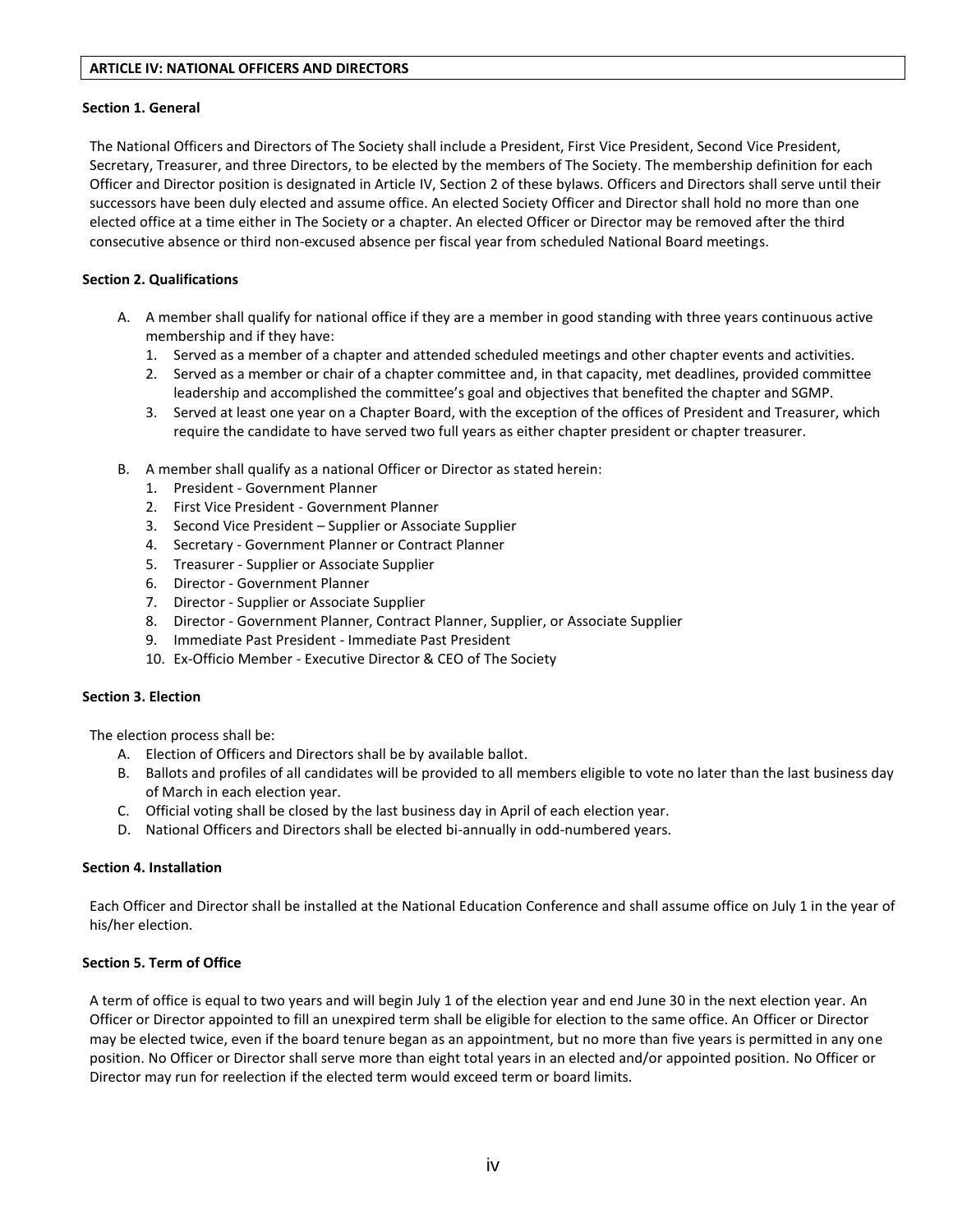#### **Section 6. Vacancies**

A vacancy in the office of President shall be filled by the First Vice President. If the First Vice President is not willing or able to serve as President, the National Board will follow procedures for a national election to take place to fill the vacant office of President. Other Officer or Director vacancies that occur due to death, resignation or other cause shall be filled no later than 60 days after the vacancy has occurred by appointing another member to the unexpired term by a majority vote of The National Board. An Officer or Director must resign his/her position on The National Board within 90 days of leaving an occupation which qualifies him or her for membership in The Society.

## **Section 7. Removal**

An Officer or Director may be removed or suspended only for cause. For the purposes of this action, an Executive Committee will be formed by The National Board, excluding the member in question, to investigate the allegations. This committee will be led by the Immediate Past President. Such removal shall be only upon a two-thirds vote of the committee. The committee shall give at least 30 days notification and opportunity for defense. The Officer or Director shall have the right of appeal at the next scheduled meeting of The National Board and shall inform the President of their intent to appeal 10 days prior to the next scheduled meeting. The Officer or Director shall be informed in writing of The National Board's action within 30 days following the meeting.

## **Section 8. Compensation**

Officers and Directors shall not receive any compensation for their services. However, they may be reimbursed for expenses incurred in the performance of their duties.

## **ARTICLE V: DUTIES OF NATIONAL OFFICERS AND DIRECTORS**

## **Section 1. President**

The national President shall be a Government Planner. The President shall preside at all meetings of The National Board and shall serve as an ex-officio member on all committees, except the Nominations & Elections Committee. In the Treasurer's absence, the President is authorized to sign disbursements. The President shall perform such other duties as required by the office or as may be prescribed by The National Board.

## **Section 2. First Vice President**

The national First Vice President shall be a Government Planner. The First Vice President shall serve for the President in the absence of the President or when so requested by the President. The First Vice President shall discharge all other duties as prescribed by The National Board.

## **Section 3. Second Vice President**

The national Second Vice President shall be a Supplier or Associate Supplier. The Second Vice President shall preside in the absence of the President and First Vice President. The Second Vice President shall discharge all other duties as prescribed by The National Board.

## **Section 4. Secretary**

The national Secretary shall be a Government Planner or Contract Planner. The Secretary shall assure the minutes of all National Board meetings or other national meetings are filed with SGMP Headquarters after the National Board approves them as final. The Secretary shall assure that all official and historical records of The Society are maintained and preserved at SGMP Headquarters.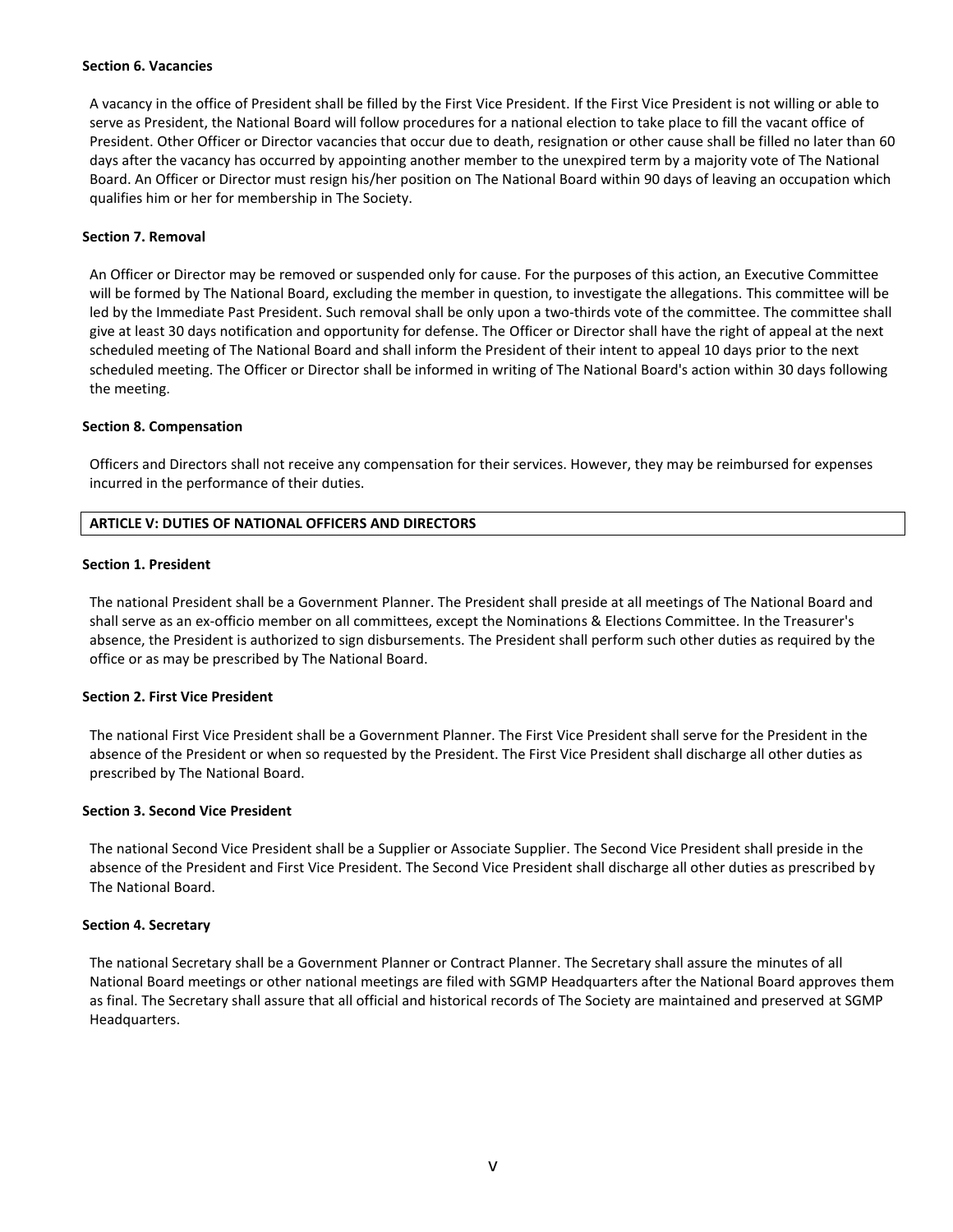#### **Section 5. Treasurer**

The national Treasurer shall be a Supplier or Associate Supplier. The Treasurer shall ensure that accurate financial records are kept in accordance with standard accounting procedures, and shall be responsible, in conjunction with the President, for the safekeeping of funds in such depositories as are approved by The National Board. The Treasurer shall submit a written report on the financial standing of The Society when called upon by The National Board or the President.

#### **Section 6. Directors**

National Directors may serve as committee liaisons and perform all duties and related functions as directed by The National Board. Directors shall be voting members of The National Board. There shall be three Directors. One shall be a Government Planner, one shall be a Supplier or Associate Supplier, and one shall be either a Government Planner, Contract Planner, Supplier, or Associate Supplier.

# **ARTICLE VI: NATIONAL BOARD OF DIRECTORS**

#### **Section 1. Authority and Responsibility**

The governing body of The Society shall be The National Board. The National Board shall have supervision, control, and direction of the affairs of The Society and shall determine its policies, actively pursue its objectives, and supervise the disbursement of its funds. The National Board may adopt rules and regulations for the conduct of its business as shall be deemed advisable. The National Board shall advise and direct the Chapter Boards of Directors on all decisions that affect The Society directly or indirectly.

The National Board shall employ an Executive Director to manage the Society's business. The Executive Director shall be given the necessary authority and be held responsible for the direction, administration and coordination of The Society in all of its activities, subject only to such policy as may be adopted, and such orders as may be issued, by the National Board. The Executive Director shall have a term of employment based on his/her current contract or until resignation or termination by The National Board. The Executive Director shall be an ex-officio member of The National Board without vote.

#### **Section 2. Composition**

The National Board shall consist of the President, First Vice President, Second Vice President, Secretary, Treasurer, three Directors and the Immediate Past President.

#### **Section 3. Immediate Past President**

The national Immediate Past President shall serve in an advisory capacity to The National Board and is a voting member of The National Board. The Immediate Past President shall serve as chair of The Society's Nominations & Elections Committee and shall perform such other duties as maybe prescribed by The National Board.

#### **Section 4. Quorum**

At any meeting of The National Board, a majority of the members of The National Board shall constitute a quorum for the purpose of transacting the business of The Society. Adoption of any business item shall require an affirmative vote of a majority of those present and voting.

#### **Section 5. Meetings**

The National Board will meet at least quarterly or more often as deemed necessary. Meetings of The National Board may be attended by any Society member in good standing. The members of The National Board shall be provided reasonable notice of all such meetings.

## **Section 6. Voting**

A. At all meetings of The National Board, each Board member shall have one vote. Voting rights shall not be delegated nor exercised by proxy.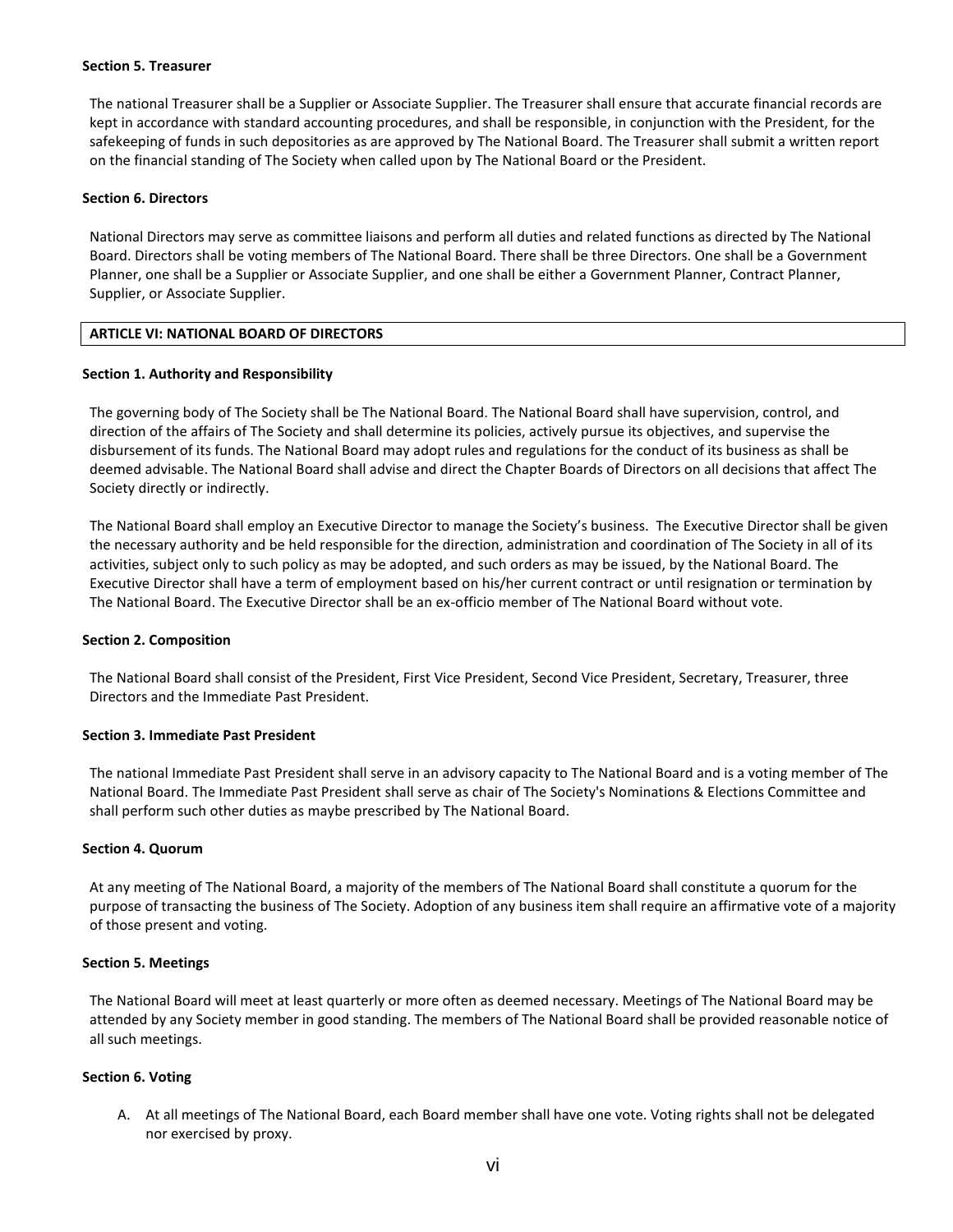- B. Written/Voice Vote. Between meetings of The National Board, a written or voice vote of The National Board shall be taken at the written or telephonic request of the President on any question which may be submitted to The National Board by the President in writing/facsimile or telephone, provided every member of The National Board shall have an opportunity to vote upon the question submitted. The vote shall be by mail, e-mail, facsimile or telephone to the President, within the time period established by the President to close the voting, following notification to the members of The National Board. If a majority shall vote on any question, so submitted, the vote shall be counted and shall have the same effect as if cast at a National Board meeting.
- C. The President shall submit the question and record of the vote to the Secretary for inclusion in the next National Board meeting minutes.

## **ARTICLE VII: CHAPTERS**

#### **Section 1. General**

A chapter shall be an aggregation of members of The Society which has been given recognition under the terms and conditions established by The National Board and these bylaws. The chapter shall be the basic unit through which The Society functions in communicating and promoting The Society's mission and objectives.

## **Section 2. Organization**

The work of the chapters shall be organized in accordance with the following provisions:

- A. Purpose: The chapters shall participate in the development of chapter policies and programs of The Society and shall contribute to its growth and advancement.
- B. Bylaws: The chapters shall be governed by The Society's bylaws in its practices, save the exceptions provided in these bylaws. The chapters may determine local chapter meeting and event charges, but no chapter shall levy an initiation or membership fee which may constitute an additional requirement for membership. Such chapter policies shall not conflict with The Society's bylaws.

## **Section 3. Chapter Officers and Directors**

- A. The National Board shall provide policy and procedures that allow limited flexibility in the membership definitions of the Officers elected to the Chapter Board that maintain the mandatory balance of representation between planners and suppliers.
- B. The Officers and Directors of a chapter shall include a President, First and Second Vice Presidents, Secretary, Treasurer and three Directors, to be elected by the members of the chapter. Any chapter may decide to eliminate the three director positions from the chapter board, per the guidelines noted in the policy manual. The membership definition for each Officer and Director position is designated in Article VII, Section 3 of these bylaws. Immediate Past Presidents of chapters are eligible to run for national office, but must resign their chapter position if elected to The National Board. No other Officers or Directors shall be elected to the Chapter Board.
- C. An elected Officer or Director may be removed after the third consecutive absence or third non-excused absence per fiscal year from scheduled Chapter Board meetings.
- D. Any member in good standing for at least six months prior to nomination shall qualify for nomination and election to an office of their chapter. This six-month requirement does not apply to Officers or Directors of new chapters. The chapter Officers or Directors to be elected shall meet the qualifications for the office as herein established, except as may be specified by The National Board:
	- 1. President Government Planner or Contract Planner
	- 2. First Vice President Government Planner or Contract Planner
	- 3. Second Vice President Supplier or Associate Supplier
	- 4. Secretary Government Planner or Contract Planner
	- 5. Treasurer Supplier, Associate Supplier or Contract Planner
	- 6. Director Government Planner
	- 7. Director Supplier or Associate Supplier
	- 8. Director Government Planner, Contract Planner, Supplier, or Associate Supplier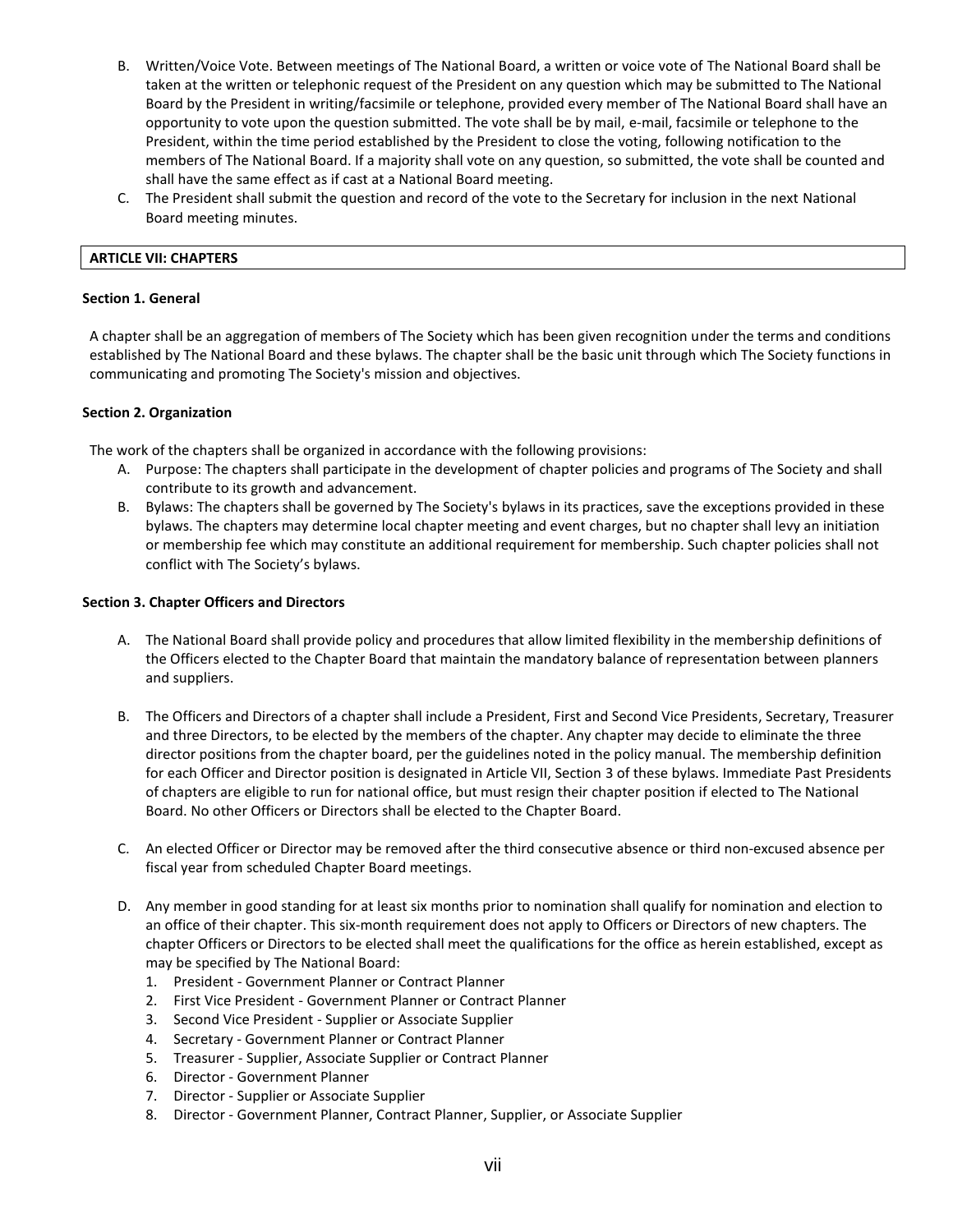- E. The Chapter Board shall be made up of a majority of planner members; the Immediate Past President (a Government Planner or Contract Planner member of the Chapter Board) is included in this count, though not elected.
- F. Chapter Elections
	- 1. Chapter Elections shall be completed prior to June 1 in the year of an election. The chapter policies may specify the method of electing chapter Officers and Directors and may deviate from The Society's election process established in these bylaws as long as the chapter uses established standard practices that do not conflict with the intent of these bylaws or the current edition of Roberts Rules of Order Newly Revised.
	- 2. The voting shall be by ballot (either paper or online), except when there is only one nominee for each position, in which case the election may be by voice. Election of chapter Officers and Directors may be held at a chapter business meeting, provided that all chapter members are notified of the scheduled elections by chapter newsletter or other written or electronic communication means at least once and at least 45 days prior to the scheduled election. The chapter policies shall establish the number of chapter voting members, present and voting, to constitute a quorum.

## **Section 4. Chapter's Official Representative**

The Chapter President shall be the official representative of the chapter in the activities of The Society on all levels. Not later than June 15 of each year, the Chapter President shall submit a list of the incoming and continuing chapter Officers and Directors and chapter committee chairs to the National Headquarters.

## **Section 5. Installation**

Each Officer and Director shall be sworn in during the chapter meeting nearest to the start of their term of office, but must be prior to July 1 of their term of office.

## **Section 6. Term of Office**

A term of office is equal to two years and will begin July 1 of the election year and end June 30 in the next election year. An Officer or Director appointed to fill an unexpired term shall be eligible for election to the same office. An Officer or Director may be elected twice, even if the board tenure began as an appointment, but no more than five years is permitted in any one position. No Officer of Director shall serve more than 10 total years in an elected and/or appointed position. No Officer or Director may run for reelection if the elected term would exceed term or board limits.

## **Section 7. Vacancies**

A vacancy in the office of President shall be filled by the First Vice President. If the First Vice President is not willing or able to serve as President, the Chapter Board will follow procedures for a chapter election to fill the vacant office of chapter president. Other vacancies that occur due to death, resignation or other cause shall be filled no later than 60 days after the vacancy has occurred by appointing another member to the unexpired term by a majority vote of the Chapter Board. An Officer or Director must resign within 90 days of leaving an occupation which qualified him/her for membership in The Society, unless they acquire employment in a position which qualified him/her to serve on the Chapter Board. However, Officers or Directors who can document potential employment in occupations which would qualify him/her to serve on the Chapter Board in the position to which they were elected would be permitted to serve for 90 days during this transition.

If there is a vacancy in the office of Immediate Past President, the Chapter Board has the option to appoint another past president in good standing to fill the vacancy.

## **Section 8. Chapter Reports**

Each chapter shall submit to National Headquarters an annual chapter budget, monthly chapter reports, and an annual chapter year-end financial report.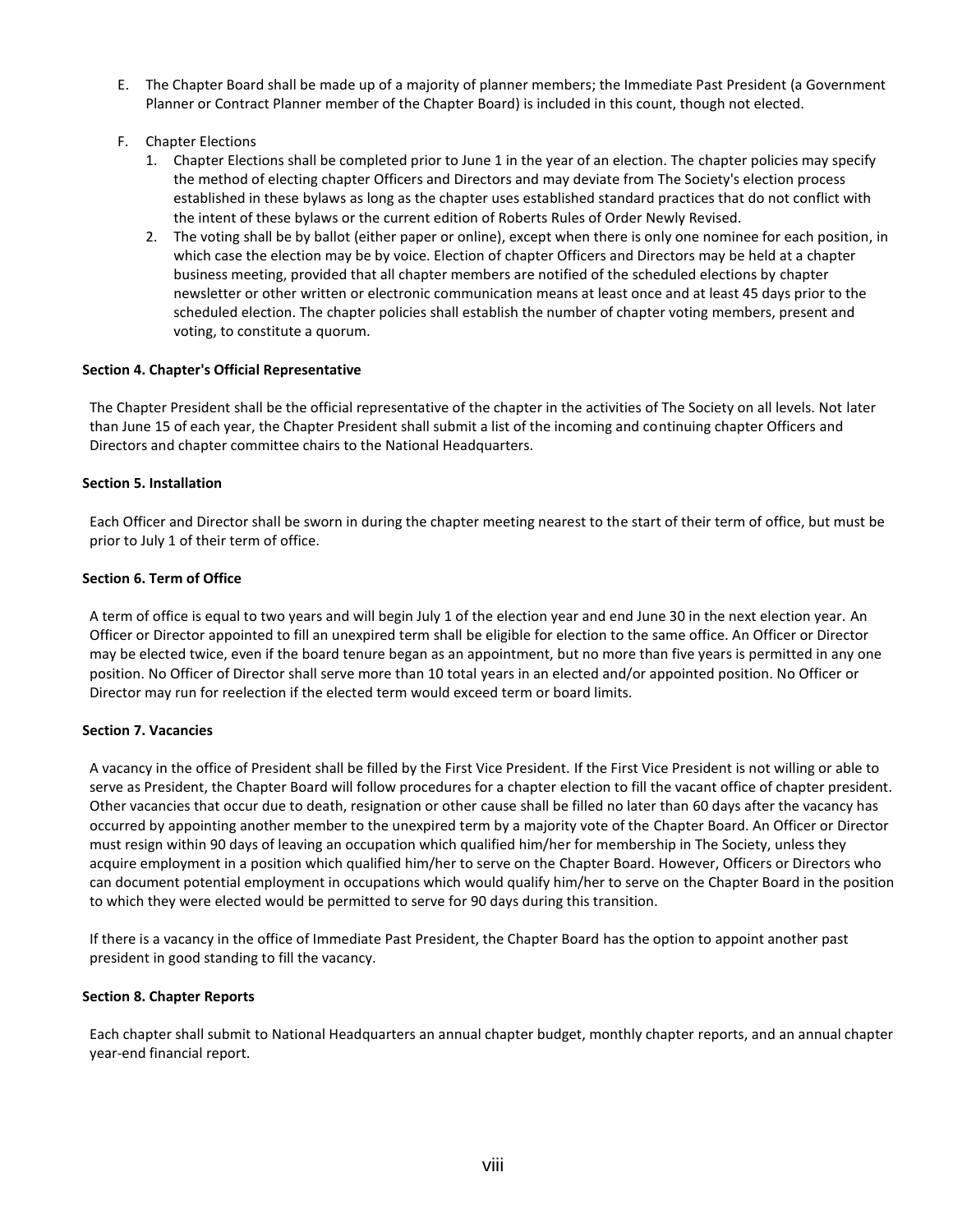## **Section 9. Chapter Formation**

A. Formation: A minimum number of persons qualified for membership in The Society, as established by The National Board, shall be necessary for the formation of a chapter. The group desiring to form a chapter shall notify National Headquarters of their interest and intent. The National Headquarters will then arrange for chapter formation guidelines to be sent to the group. The Executive Director may arrange for an official representative to visit the group, if appropriate and/or requested. The representative shall visit the group and discuss the programs of The Society and the desirability of forming a chapter.

After advising the existing chapter(s) in the area from which the group may draw membership, the Executive Director shall then make a recommendation to The National Board. Upon the approval of The National Board, National Headquarters may continue organizing activities with the group.

B. Recognition: The National Board shall have the authority to give official chapter recognition to a petitioning group when all the necessary documentation has been received and reviewed by National Headquarters.

In the event that The National Board does not grant approval to the group, the Executive Director shall inform the group in writing of the reason(s) and action(s) necessary by the group to gain recognition.

The National Board shall have the authority to give official chapter recognition to more than one group in the same area, under special conditions as the National Board may require, after consultation with the existing chapter or chapters in the geographic vicinity of the group.

C. Continuation: Any chapter which has at least 30 members and a 50/50 membership ratio while functioning as a chapter of The Society shall continue to be recognized as a chapter.

# **ARTICLE VIII: DUES AND FEES**

## **Section 1. Dues**

Annual dues for the membership of The Society shall be established by The National Board. Any proposed modification of annual membership dues will be communicated to all chapter Presidents.

## **Section 2. Delinquency and Cancellation**

Any member of The Society whose dues are delinquent for a period of 30 days from the required date of payment (anniversary date) will receive a suspension letter with their third and final notice. If payment of dues is not made by the close of the 30-day suspension period, membership is automatically dropped.

## **Section 3. Refunds**

Dues may be refunded to any member on a case by case basis as directed by The National Board.

## **Section 4. Meetings and Activities Fees**

- A. Members: Members affiliated with other chapters may not be charged higher fees than non-members. For their first meeting, they may attend at no additional fee over and above the chapter fee. Members affiliated with other chapters may visit a second meeting and are subject to an additional fee over and above the chapter fee. Upon visiting a third meeting within a 12-month period, the member must apply for an additional membership, following the new member policies, and affiliate with the chapter they have visited for the third time. Fees charged are stated in The Society's membership application.
- B. Non-Members: Non-members may attend their first meeting at no additional fee over and above the chapter fee. Non-members are subject to an additional fee over and above the chapter fee for the second meeting they attend. Upon attendance of the third meeting within a 12-month period, the non-member must submit a membership application, following current membership requirements, with dues payment. Fees charged are stated in The Society's membership application.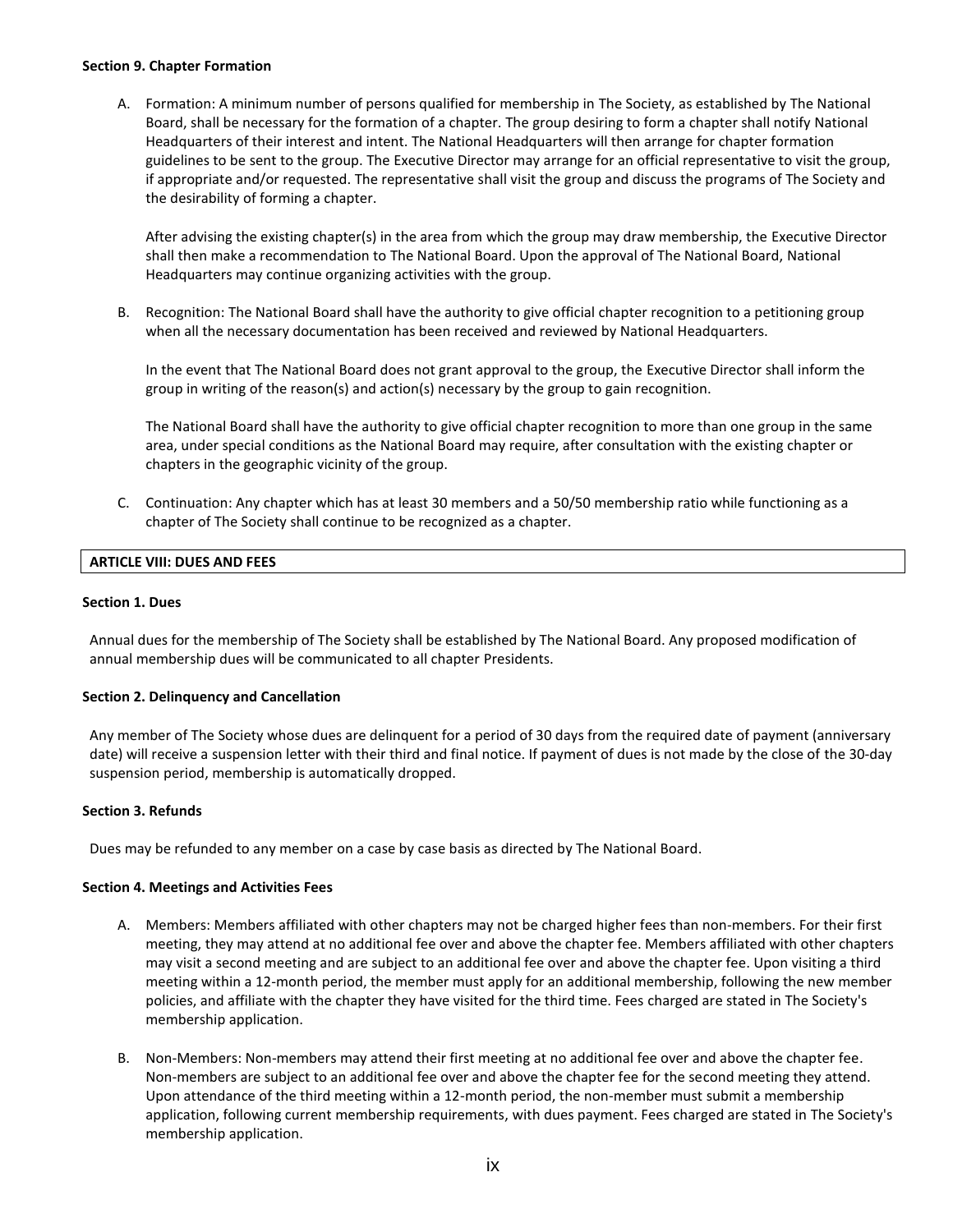## **ARTICLE IX: NATIONAL MEETINGS**

#### **Section 1. National Education Conference**

There shall annually be a National Education Conference of the Society. No chapter event may conflict with the National Education Conference.

#### **Section 2. Other National Meetings**

Other meetings of The Society may be scheduled at the discretion of The National Board.

#### **Section 3. Quorum**

A quorum shall consist of a majority of those members registered for that particular meeting.

## **Section 4. Cancellation of National Education Conference or Meetings**

The National Board may cancel any scheduled National Education Conference or meeting for cause. If the National Education Conference is cancelled, all members shall be notified.

#### **Section 5. Rules of Order**

The meetings and proceedings of The Society shall be controlled by the rules contained in the current edition of Roberts Rules of Order Newly Revised in all cases to which they are applicable and in which they are not inconsistent with these bylaws and any special rules of order The Society may adopt, except as otherwise provided by these bylaws or by formal motion of The National Board prior to any meeting.

## **ARTICLE X: NATIONAL STANDING AND SPECIAL COMMITTEES**

#### **Section 1. General**

There shall be such Standing and Ad Hoc Committees established by The National Board as are required to carry out the work of The Society. The National President, with the approval of The National Board, may appoint such committees and groups as are necessary to the execution of the objectives of The Society. The chairs of such committees shall be appointed by The National Board and shall have a National Board member liaison. Only members of The Society may serve as committee chairs.

The National President serves as ex-officio member of all committees, except the Nominations & Elections Committee.

The committee and committee chair shall establish the plans for carrying out the work of the committee and the rules of procedures, as long as they comply with the bylaws and the policies of The Society. The committees shall perform the specific functions established in these bylaws and such other duties as may be assigned by The National Board. Each committee shall submit to The National Board a proposed budget within 60 days of the committee's appointment or at the start of the fiscal year.

#### **Section 2. Nominations & Elections Committee**

The committee shall be composed of three or more members, one of whom shall have served on the previous Nominations & Elections Committee. The chair of the Nominations & Elections Committee shall be the Immediate Past President.

In the event that any member of the Nominations & Elections Committee resigned or is proposed as a candidate for an office and agrees to stand for nomination, that member shall be replaced by National Board appointment to fill the unexpired term.

The committee shall seek, evaluate and validate qualified candidates according to and as specified in these bylaws.

The committee is responsible for arranging and overseeing the election process.

The chair of the Nominations & Elections Committee shall notify the membership of positions to be elected not later than eight months prior to July 1 of the election year. The Nominations & Elections Committee shall be empowered to seek and to propose qualified candidates.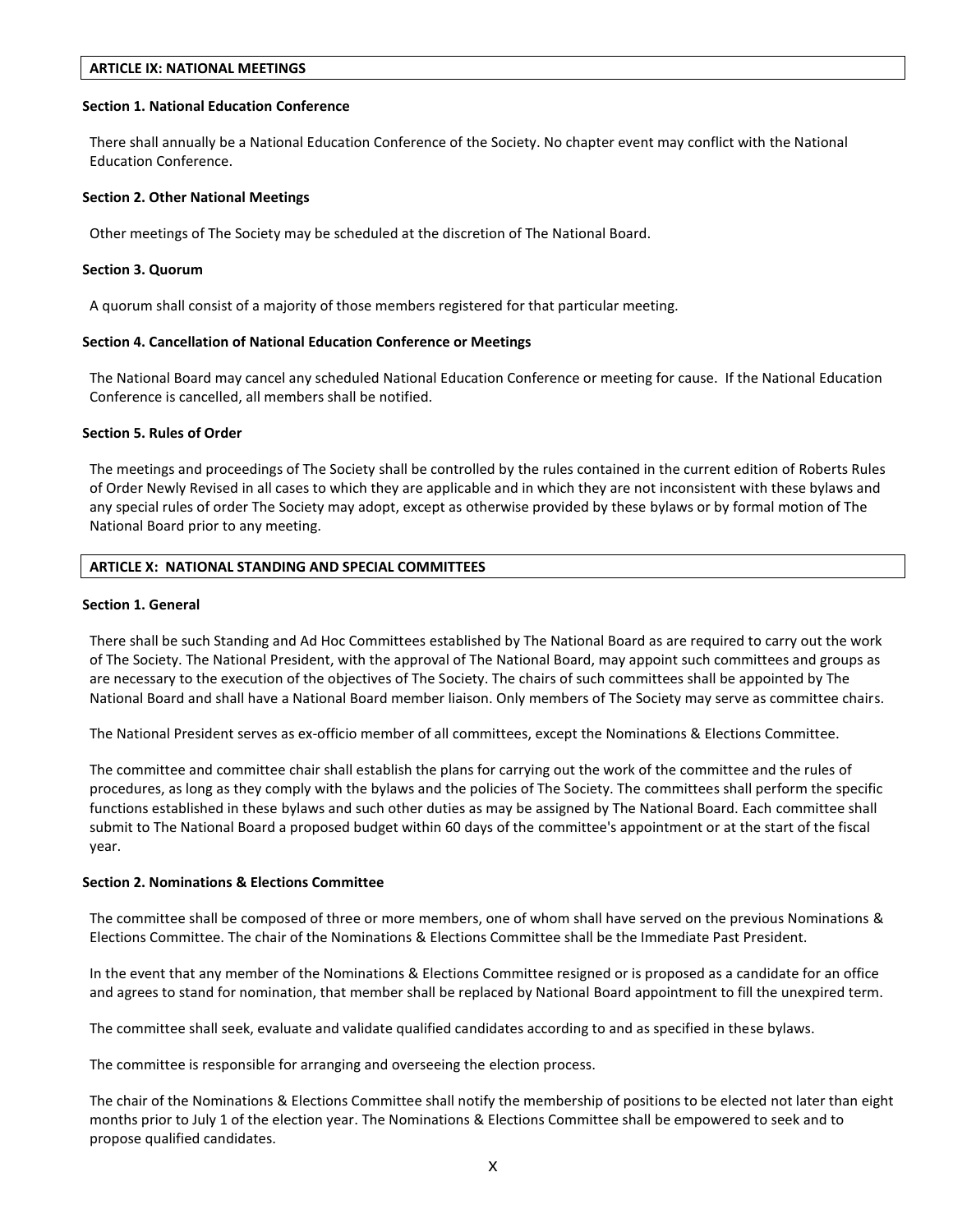## **ARTICLE XI: FINANCE**

## **Section 1. Fiscal Year**

The fiscal year of The Society shall be July 1 through June 30.

## **Section 2. Bonding**

Trust or security bonds shall be furnished for members of The National Board and all SGMP Headquarters employees. The amount of such bonds shall be determined by The National Board and the cost paid by The Society.

## **Section 3. Budget**

On recommendations of the Treasurer, The National Board shall adopt an annual operating budget covering all activities of The Society in advance of the next fiscal year.

## **Section 4. Financial Report**

The Treasurer shall furnish a financial report for the just-completed fiscal year to The National Board, to be distributed to the membership.

## **Section 5. Audit**

The accounts of SGMP shall be audited not less than annually by a certified public accountant who shall be approved by the National Board and who shall provide a report for the National Board, as directed by the National Treasurer on behalf of the National Board. A written report covering the financial review shall be submitted to the National President, National Treasurer, and Executive Director. A summary of the audit report prepared, identifying the auditors, will be reported to the membership in the next regularly scheduled SGMP national publication following the audit acceptance by the National Board.

## **Section 6. Dissolution**

Upon the dissolution of The Society, The National Board shall, after making payment or provision for payment of all liabilities of The Society, dispose of any remaining assets of The Society in a manner compatible with the purposes of The Society.

## **ARTICLE XII: INDEMNIFICATION**

The Society shall indemnify and hold harmless each person who is now, or shall hereafter serve, as an Officer, Director, employee, or agent of The Society from and against any and all claims and liabilities, whether the same are settled or processed to judgment, to which such person has become subject by reason of his/her having heretofore or hereafter been an Officer, Director, employee, or agent of The Society, or by reason of any action alleged to have been heretofore or hereafter taken or omitted by him/her as such Officer, Director, employee, or agent, and shall reimburse each such person for all legal and other expenses (including the cost of settlement) reasonably incurred by him/her in connection with any such claim, liability, suit action or proceedings; provided, however, that no such person shall be indemnified against, or be reimbursed for, any claims, liabilities, costs or expenses incurred in connection with any claim or liability or threat or prospect thereof, based upon or arising out of his/her own negligence or willful miss-performance of his or her duties as such Officer, Director, employee, or agent. The determination of all questions as to the existence of negligence or willful misconduct, as to the right to indemnification and reimbursement hereunder and the reasonableness of such costs and expenses may be made, and shall be final and conclusive if made, by The National Board acting at a meeting at which a quorum is unaffected by self-interest (notwithstanding that other members of the quorum present but not voting may be so affected). The rights accruing to any person under the provisions of this section shall not exclude any other right to which he or she may be lawfully entitled, nor shall anything herein contained restrict the right of The Society to indemnify or reimburse such person in any case even though not specifically provided for herein.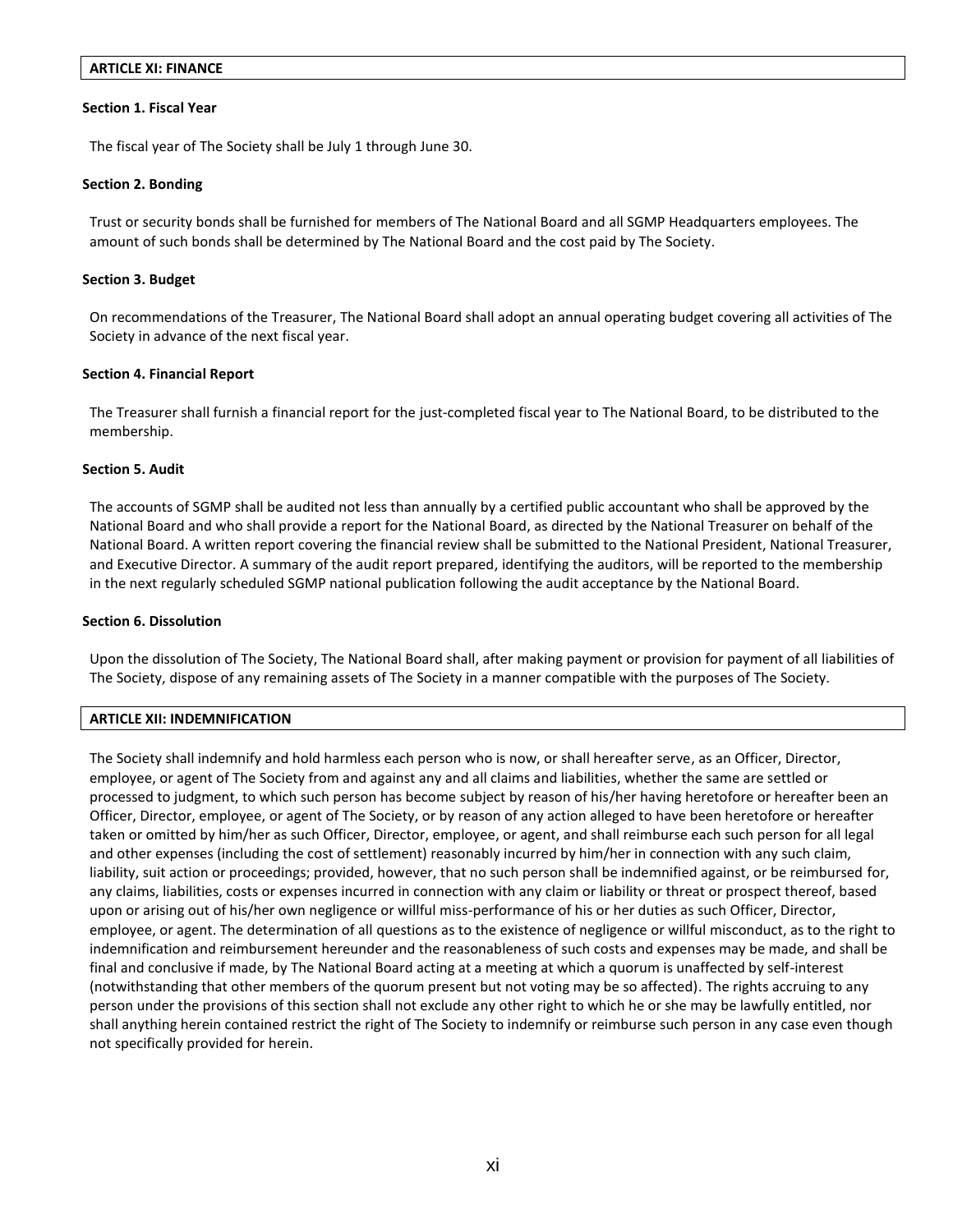- A. The policies and programs of The Society shall be binding on all members and chapters. No chapter or member shall use the name of The Society to oppose such policies or programs. Established channels shall be used to change a policy or program.
- B. The freedom of speech of the individual member to speak a personal opinion in the members' own name is not abridged.
- C. Reference to membership in The Society by an individual shall be interpreted as use of the name in application of Section A above.
- D. On any national matter on which The Society has no policy, the only action which shall be taken by a member or chapter in the name of The Society is to be used in the established channels to effect the formulation of a policy.
- E. Violation of the use of The Society name shall result in a member's suspension for one year or expulsion from membership or loss of recognition of a chapter.

## **ARTICLE XIV: POLITICAL ACTIVITIES**

The Society shall not contribute any of its earnings or property or provide any service for any political candidate, committee, party, or political action group.

## **ARTICLE XV: GILMER INSTITUTE OF LEARNING**

## **Section 1. Mission**

The mission of the Gilmer Institute of Learning, hereafter referred to as "The Institute," is to enhance the purpose and goals of The Society by providing support to our members and chapters through educational opportunities and certifications, training, resources, scholarships and endowment funding.

## **Section 2. Gilmer Institute of Learning Chairs**

The Institute shall have two chairs:

- A. The Advisory Chair shall be the President or a member recommended by the President and approved by The National Board. The Advisory Chair oversees the policies and focus handed down from The National Board. The Advisory Chair shall serve as a voting member of the Institute if there is a tie vote among the trustees.
- B. The Operations Chair shall be the Executive Director & CEO of The Society or an individual recommended by the Executive Director & CEO and approved by The National Board. The Operations Chair oversees the execution of goals, operations, and finances and oversees volunteer efforts and tasks of the elected and appointed positions on the Institute. The Operations Chair shall be a non-voting member of the Institute.

## **Section 3. Gilmer Institute of Learning Trustees**

- A. Institute Trustees are elected by the membership. The following eligibility requirements must be met to serve:
	- 1. Signed document of support from company, agency or supervisor
	- 2. Three years continuous membership
	- 3. At least one year service on a Chapter Board
	- 4. Carry a current CGMP designation [*effective 10/31/15*]
- B. There are two Scholarship & Certification Trustees, two Fundraising Trustees, and two Education & Program Trustees and each trustee holds voting rights on behalf of the Institute.
- C. Institute committee chairs are nominated by the Trustees and approved by The National Board.